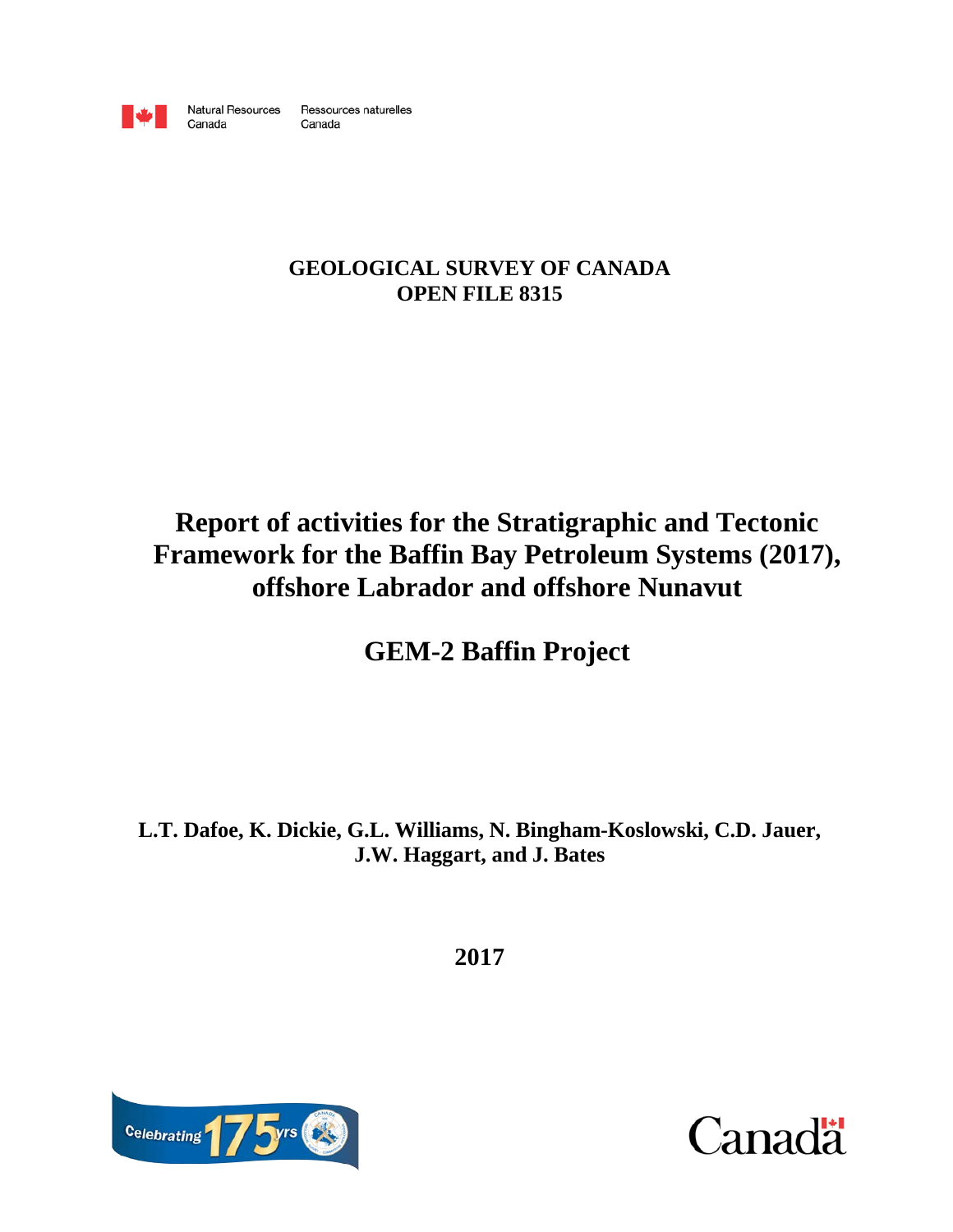

# **GEOLOGICAL SURVEY OF CANADA OPEN FILE 8315**

# **Report of activities for the Stratigraphic and Tectonic Framework for the Baffin Bay Petroleum Systems (2017), offshore Labrador and offshore Nunavut**

# **GEM-2 Baffin Project**

# **L.T. Dafoe, K. Dickie, G.L. Williams, N. Bingham-Koslowski, C.D. Jauer, J.W. Haggart, and J. Bates**

# **2017**

© Her Majesty the Queen in Right of Canada, as represented by the Minister of Natural Resources, 2017

Information contained in this publication or product may be reproduced, in part or in whole, and by any means, for personal or public non-commercial purposes, without charge or further permission, unless otherwise specified. You are asked to:

- exercise due diligence in ensuring the accuracy of the materials reproduced;
- indicate the complete title of the materials reproduced, and the name of the author organization; and
- indicate that the reproduction is a copy of an official work that is published by Natural Resources Canada (NRCan) and that the reproduction has not been produced in affiliation with, or with the endorsement of, NRCan.

Commercial reproduction and distribution is prohibited except with written permission from NRCan. For more information, contact NRCan at [nrcan.copyrightdroitdauteur.rncan@canada.ca.](mailto:nrcan.copyrightdroitdauteur.rncan@canada.ca)

Permanent link: https://doi.org/10.4095/306136

This publication is available for free download through GEOSCAN [\(http://geoscan.nrcan.gc.ca/\)](http://geoscan.nrcan.gc.ca/).

#### **Recommended citation**

Dafoe, L.T., Dickie, K., Williams, G.L., Bingham-Koslowski, N., Jauer, C.D., Haggart, J.W., and Bates, J., 2017. Report of activities for the Stratigraphic and Tectonic Framework for the Baffin Bay Petroleum Systems (2017), offshore Labrador and offshore Nunavut; Geological Survey of Canada, Open File 8315, 10 p. https://doi.org/10.4095/306136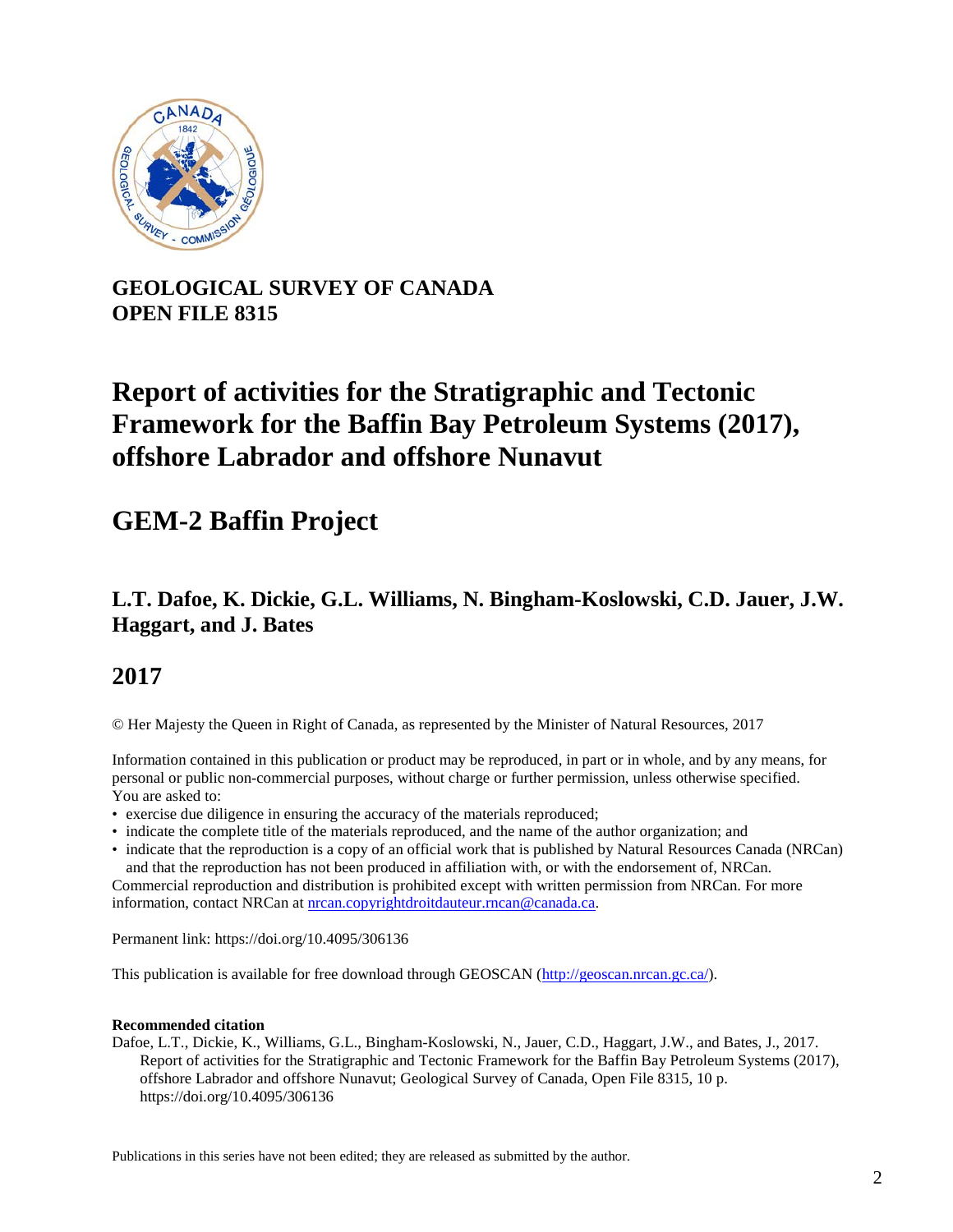## **Foreword**

The Geo-mapping for Energy and Minerals (GEM) program is laying the foundation for sustainable economic development in the North. The Program provides modern public geoscience that will set the stage for long-term decision making related to responsible land-use and resource development. Geoscience knowledge produced by GEM supports evidence-based exploration for new energy and mineral resources and enables northern communities to make informed decisions about their land, economy and society. Building upon the success of its first five-years, GEM has been renewed until 2020 to continue producing new, publically available, regional-scale geoscience knowledge in Canada's North.

During the 2017 field season, research scientists from the GEM program successfully carried out 27 research activities, 26 of which will produce an activity report and 12 of which included fieldwork. Each activity included geological, geochemical and geophysical surveying. These activities have been undertaken in collaboration with provincial and territorial governments, Northerners and their institutions, academia and the private sector. GEM will continue to work with these key partners as the program advances.

## **Project Summary**

Offshore of Baffin Island, deep below the seafloor of Baffin Bay, there are sedimentary basins with as yet unknown potential for viable petroleum resources. As part of the GEM-2 Baffin Project, the desktop activity *Stratigraphic and Tectonic Framework for the Baffin Bay Petroleum Systems* aims to provide an understanding of the geological history and plate tectonic evolution of the sedimentary basins and the factors that control the petroleum resource potential. To help further understand basin distribution, the potential for deeply buried rocks, and the changing nature of the rifted margin of Baffin Bay, we are using the Labrador Sea margin to the south



*Figure 1: Location of the GEM-2 Baffin project area and activity associated with this report.*

as an analogue. This area evolved contemporaneously with Baffin Bay and underwent similar geological processes. The Labrador offshore margin has been more thoroughly sampled by industry wells and modern seismic data and allows us to develop analogues for the crustal structure, nature of sedimentary basin fill, and characteristics of pre-rift Paleozoic basins. Additionally, the intervening Davis Strait region forms an important zone of strike-slip deformation with extensive volcanics, major structural highs, and large Paleozoic basins that contribute to factors influencing the petroleum system of that region. By integrating these studies with other GEM-2 Baffin activities, we can build an integrated tectonic and stratigraphic framework to better understand the timing of the key geologic elements required to produce a complete petroleum system in the Baffin Bay region: source rocks, reservoir, seal, and migration pathways.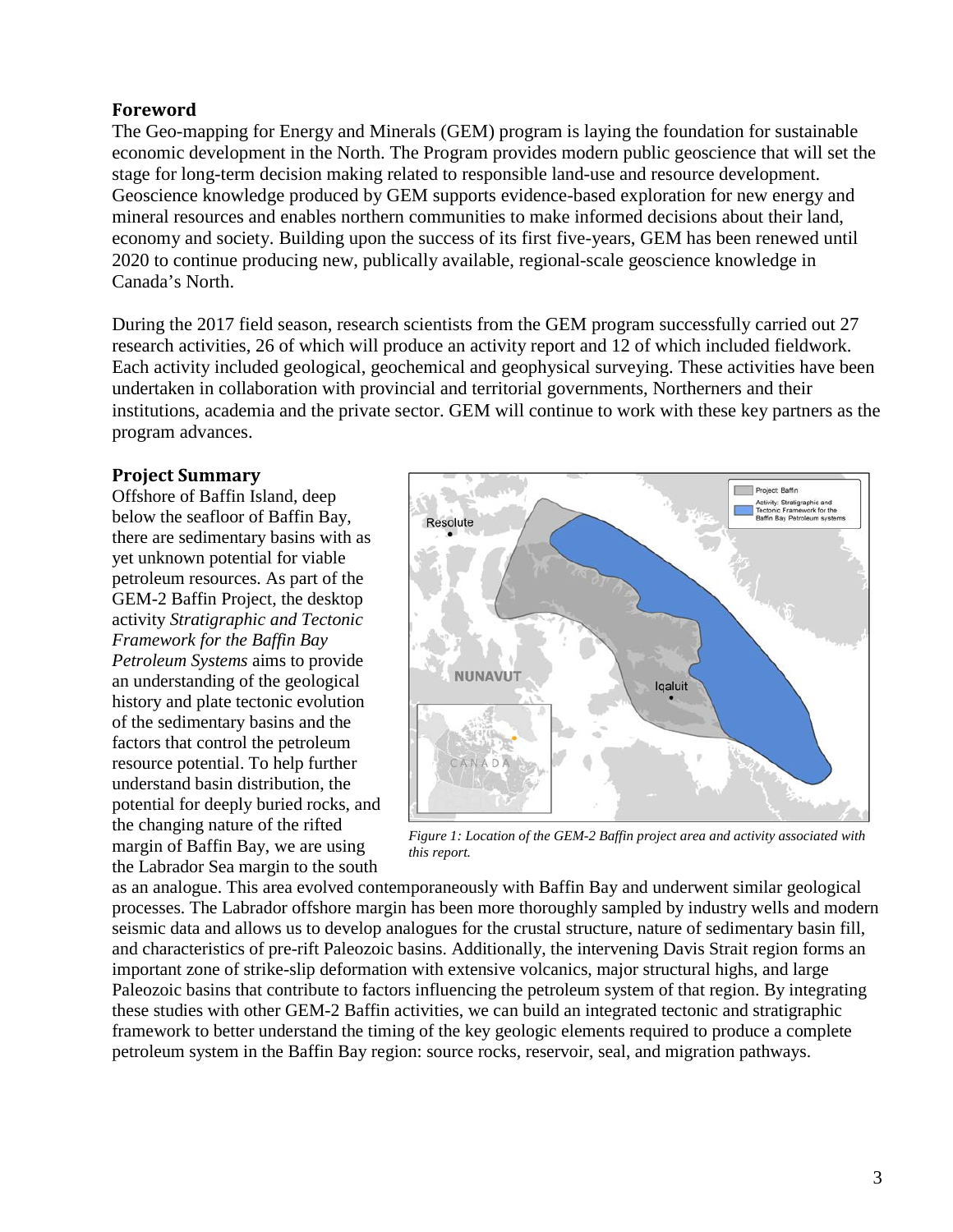## **Introduction**

To understand the petroleum systems of the Baffin Bay region (Fig. 1), the fundamental geologic and tectonic evolution of the sedimentary basins must be understood. The tectonic regime ultimately controls the development of sedimentary basins, which, in the case of the Baffin Bay area, formed as a result of rifting followed by subsidence from associated crustal thinning and cooling. This history, reflected in the stratigraphy of the sedimentary basins, provides insight into the development of the petroleum systems in these basins.

This GEM activity addresses the following scientific questions:

- 1) What is the nature and age of key stratigraphic surfaces, unconformities, and sedimentary packages in Baffin Bay?
- 2) How does the nature of the tectonic setting (extension and/or transform faulting; Fig. 2) change along the continental margin from the Labrador Sea into Baffin Bay and how does this influence the stratigraphy?
- 3) What is the impact of tectonic margin segmentation on the stratigraphic succession and petroleum potential in Baffin Bay?

To address these questions, this activity has been subdivided into six integrated subactivities with their ongoing progress described below.

# **Labrador Analogue**

#### *Biostratigraphy*

During the year, two Open File reports outlining the

palynomorph assemblages in four Labrador Shelf wells were published: the first on Corte Real P-85 and Pothurst P-19 (Williams, 2017a), the second on Roberval C-02 and Roberval K-92 (Williams, 2017b; Fig. 3). Both publications highlight the biostratigraphic and/or paleoenvironmental significance of observed palynomorphs. An additional Open File report is in preparation on the sedimentology and ichnological and palynological assemblages of all sedimentary conventional cores from the Labrador margin, as well as general descriptions of select basement cores and Alexis volcanics (Dafoe and Williams, in prep).

A further two Labrador Shelf wells, North Leif I-05 in the Hopedale Basin and Skolp E-07 in the Saglek Basin, were analyzed to determine the completeness of the Cretaceous section and to correlate the data with that from our lithologic and biostratigraphic studies of the conventional cores from the wells. The North Leif I-05 contains Aptian–Albian, Cenomanian–Turonian, Campanian and Maastrichtian sediments and represents one of the more complete Cretaceous successions on the Labrador Margin. North Leif I-05 also has a continuous section across the Cretaceous-Tertiary boundary, providing excellent correlation of the dinocysts with coeval assemblages in Europe. In the Cenozoic, there is a major dinocyst event marking the Paleocene-Eocene Thermal Maximum (PETM) as denoted by floods of a warm-water dinocyst genus. North Leif I-05 is the first Labrador Shelf well to show this distinctive concentration of species of *Apectodinium*. The well also has a thick middle



*Figure 2: Regional geology map showing development of spreading centres and transform faults modified from Oakey and Chalmers (2012). The circled areas highlight the extensional margin segments (blue) and areas of strike slip (red).*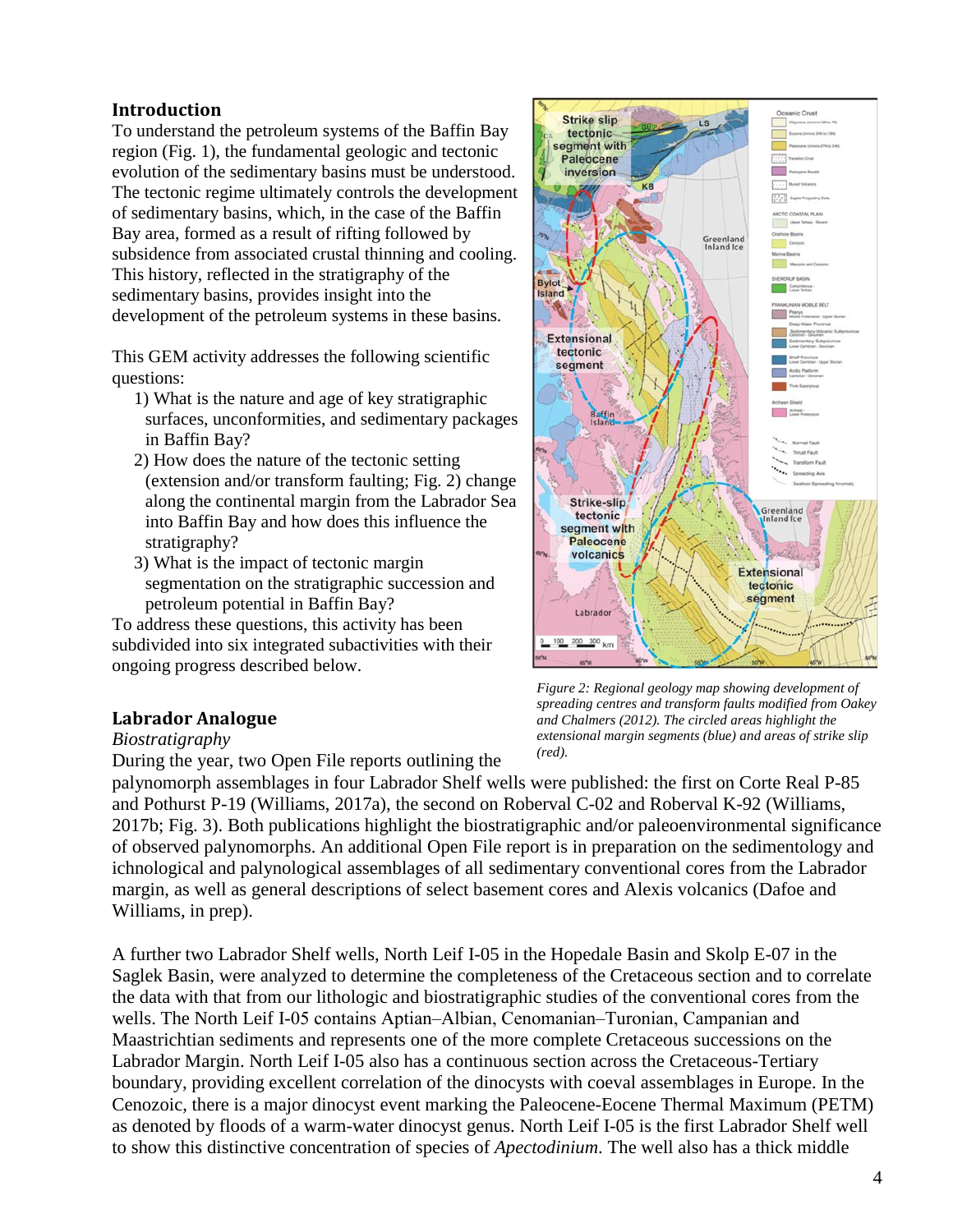Eocene section and a major hiatus with the Chattian being absent. Paleoenvironments in North Leif I-05 include non-marine, marginal marine, and neritic to open ocean in the Late Cretaceous to Ypresian, and were probably bathyal throughout the Eocene, with gradual shallowing in the Oligocene. Neritic conditions prevailed in the Neogene, becoming more prevalent up section.

As in North Leif I-05, age control in Skolp E-07 is based primarily on dinocysts but the spores and pollen provide key biostratigraphic control, especially in the Aptian and Albian. The well shows a surprisingly complete Cretaceous section from Aptian to Maastrichtian. Like North Leif E-05, Skolp E-07 appears to have a more-or-less continuous section across the Cretaceous-Tertiary boundary. Much of the Palaeogene is missing especially in the Paleocene and Eocene, with only lower Danian, lower Ypresian, Rupelian and Chattian sediments being identified.

Paleoenvironments in Skolp E-07 included non-marine, marginal marine, neritic and possibly open-ocean in the Late



*Figure 3: Map of wells and drill core materials analyzed under this study. DS=Davis Strait, HB=Hopedale Basin, OA=Okak Arch, SB=Saglek Basin.*

Cretaceous, with shallowing in the Cenozoic giving rise to marginal-marine to non-marine paleoenvironments in the Miocene. Such relatively shallow paleoenvironments are not common in Labrador Shelf wells.

#### *Stratigraphic Framework*

We have integrated a detailed paleoenvironmental analysis of the wells with new and existing biostratigraphic data and multi-channel seismic interpretation to build upon previous stratigraphic work on the Labrador Margin. As the Baffin Bay margin experienced a similar rift history, but is poorly sampled by wells, we can apply our Labrador margin framework to this area using seismic interpretation and identification of seismic packages as a primary tool.

Our focus is on the overall regressive and transgressive phases affecting the Labrador margin, especially within the Upper Cretaceous through Cenozoic section. We have been able to map the location of shoreline (e.g. deltaic) clinoforms and shelf-edge break clinoforms primarily within the Hopedale Basin along the southern Labrador margin and to a lesser extent within Saglek Basin to the north (Dafoe et al., 2017). We note overall backstepping during deposition of the Upper Cretaceous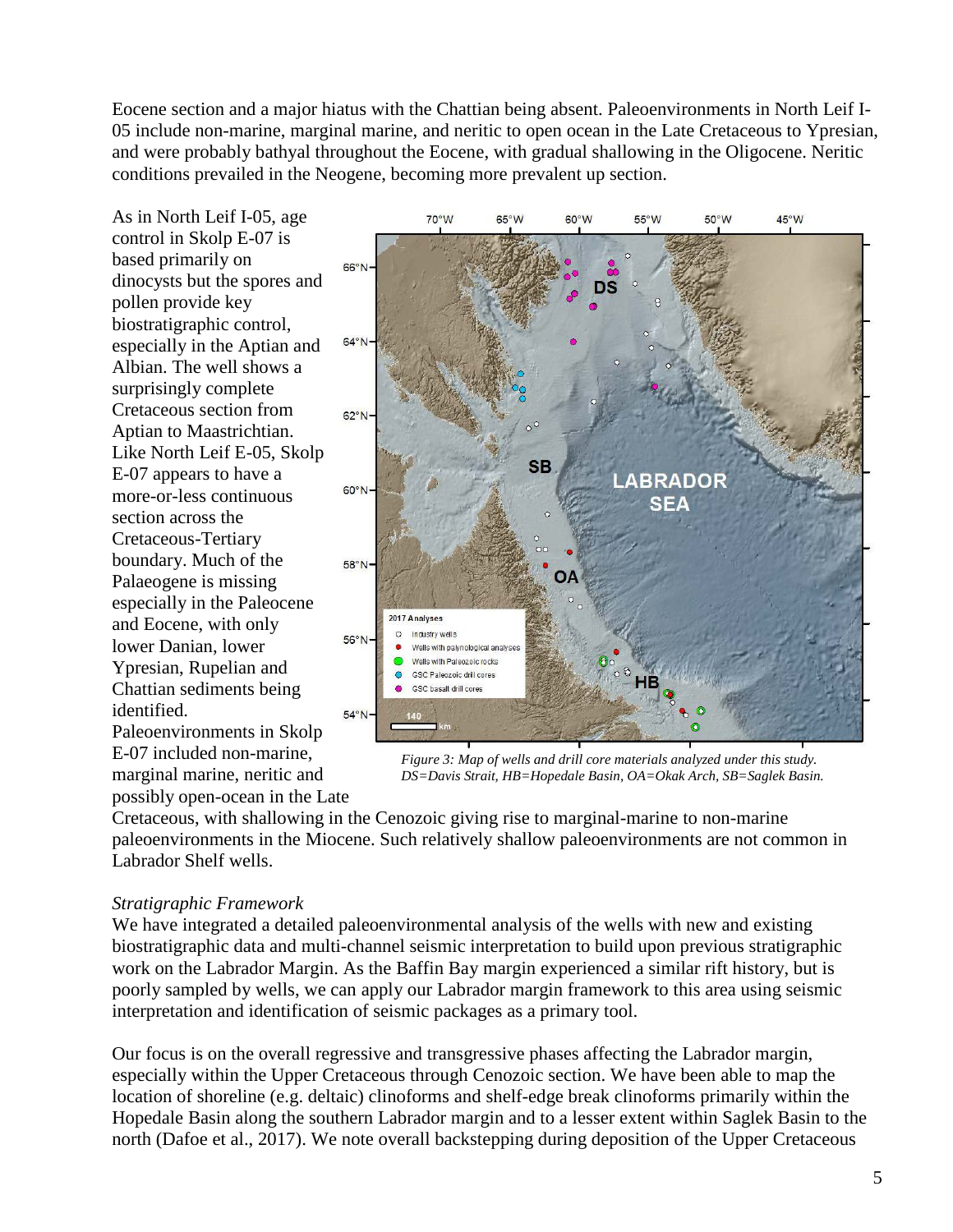Freydis Member (Markland Formation) shoreline sandstones with a subsequent major regression during deposition of the Gudrid Formation (Selandian-basal Ypresian) where a thin sandy shoreline prograded seaward. The following transgression resulted in a stillstand, Ypresian clinoform developed in a highly proximal position. Renewed regression took place in the Bartonian with deposition of the Leif Member of the Kenamu Formation in which clinoforms are long-wavelength, thin and laterally extensive. Another major transgression forms the base of the Mokami Formation within which a number of flooding surfaces are evident during gradual shoreline progradation that primarily takes place landward of current exploration wells. The Saglek Formation represents two Oligocene-Miocene regressive sandstone units that form large, well-defined clinoforms resembling shelf-edge deltas with correlative fan deposits. The final sandstones along the margin reflect glacial lowstand during the Plio-Pleistocene. Early results suggest that this framework can be applied to the Baffin Bay margin within both tectonically formed graben fills and the eustatically influenced Cenozoic sedimentary wedge.

#### *Paleozoic Basement Rocks: Labrador and Davis Strait*

Prior to the formation and subsequent rifting of the supercontinent Pangea, which resulted in the formation of the Labrador-Baffin Seaway, Paleozoic sediments accumulated in the Iapetus Ocean and now form important pre-rift basement successions. Insights into the depositional environments that existed in the Iapetus Ocean can be gained by studying the Paleozoic strata sampled in drill cores from offshore southeast Baffin Island and the Davis Strait, as well as in exploration wells drilled along the Labrador margin. Six Paleozoic, limestone drill cores from the southeast Baffin shelf (4 drill cores) and the Davis Strait (2 cores) regions were collected during 1975 and 1977 GSC cruises, respectively and have recently been re-examined and described (Fig. 3). Additionally, 21 thin sections originating from the drill cores, were also described in order to accurately identify faunal, compositional, and diagenetic elements. The results from the thin section analysis will be combined with the drill core descriptions in order to refine paleoenvironmental interpretations for the region. Seven wells located along the Labrador margin intersect Paleozoic strata with recovery of six conventional cores from four of the wells (Fig. 3). These cores have been described in detail with 44 thin sections for all the 7 wells remaining to be analyzed, but will provide further information on detailed lithology and faunal assemblage. These results will be combined with the core descriptions to interpret the Paleozoic depositional environments of the Labrador margin.

Paleozoic biostratigraphic analysis along the Labrador Margin was largely completed in the 1970s and produced inconsistent results both in terms of methodology and age determination. As such, the seven wells that contain Paleozoic strata in the region have various (Ordovician, Devonian, Carboniferous) to unknown age dates (indeterminate Paleozoic), with several wells reporting low confidence in the reported age. The advancements in biostratigraphic processing since the 1970s and the current poor state of Paleozoic age constraints, resulted in the undertaking of a new, Paleozoic biostratigraphic study. Samples from the 7 wells will be sent for processing and analysis and will be combined with our detailed facies analysis.

#### *Central Labrador Sea: magma-poor margin*

The presence of serpentinized mantle along the ocean-continent transition in the central segment of the Labrador magma-poor margin, was first identified by Chian et al. (1995) from anomalously high velocities on their seismic refraction profile. We have been able to extend the mapping of this zone for over 200 km along strike (Keen et al., 2017; in review). Our work is based on new, modern seismic reflection data which is tied to previous refraction velocities and integrated with potential fields. It reveals a characteristic subdued seismic expression in this zone along with the presence of a volcanic layer lying above basement.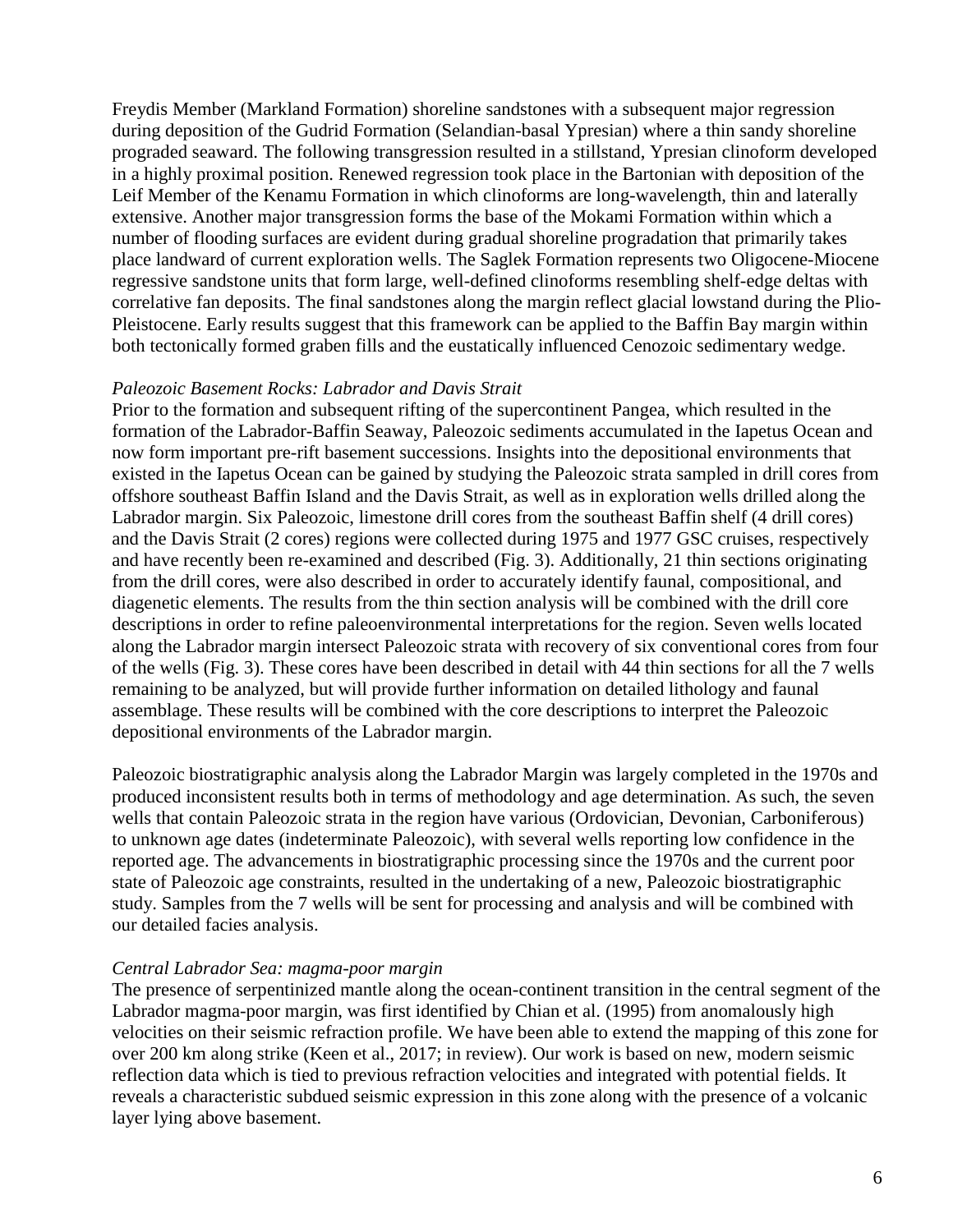The insights into the structural characteristics of this margin also indicate the presence of a zone of proto-oceanic crust showing that the earliest phase of seafloor spreading started here around chron 31, developing into normal thickness oceanic crust by chron 27. The timing of the initiation of seafloor spreading in this segment has proved to be elusive until now.

Landward of the serpentinized mantle zone we show images of hyper-extended crust with its complex block-faulting in which faults sole into decollement zones that merge with Moho. This represents extreme crustal thinning with thinning factors greater than 3.5 and embrittlement of the entire crust. We present the complexity of this margin segment and make comparisons with the West Greenland conjugate as well as the Newfoundland-Iberian margin and also discuss its anomalous aspects and what mechanisms might be responsible for rifting of such old (Archean), cold cratonic lithosphere.

# **Davis Strait Transform Margin**

*Seismic and Structural Interpretation* Our geophysical analysis of the Canadian side of the Davis Strait shows a good fit with the current understanding of the eastern part of the region (Sorenson, 2006). The marine Bouguer gravity map (Fig. 4), shown as contour lines, is a keystone to integrating the vintage seismic that shows structural details and the magnetic data that show regional geological trends. The compilation of data used to study this structurally complex strike-slip margin with overprinted volcanics will show further details on the revised structural mapping of the Ungava Fault Zone and the adjacent Davis Strait High and will also provide new insights into crustal type and geophysical features like Bouguer gravity anomalies and various magnetic features. The potential for hydrocarbon exploration of the



*Figure 4: Map of the Davis Strait region with key structural elements indicated on the map. Contours represent Bouguer gravity. The Greenland side of the region is modified from Sørensen (2006).*

adjoining sedimentary basins with reference to possible sea-surface oil slicks will also be discussed.

# *GSC Legacy Basalt Drill Core Samples*

To aid in the seismic and tectonic interpretation of the Davis Strait region, we have studied the GSC legacy seabed drill cores listed as containing basalt bedrock in the GSC Expedition Database. In the Davis Strait region, the 21 samples are grouped into 6 sub-regions: Cape Dyer, mid Davis Strait, southeast Cape Dyer, Davis Strait High, southern Davis Strait High, and West Greenland margin (Fig. 3). The cores have been logged and thin sections were acquired for studying mineralogy. Due to the recovery, current condition of the materials, and ability of the drill to core large clasts resting on the seabed, each of the drill cores was assessed to determine if bedrock had been drilled. Of the 21 samples studied, 6 contain most likely basalt bedrock, 10 contain possible basalt bedrock, and 5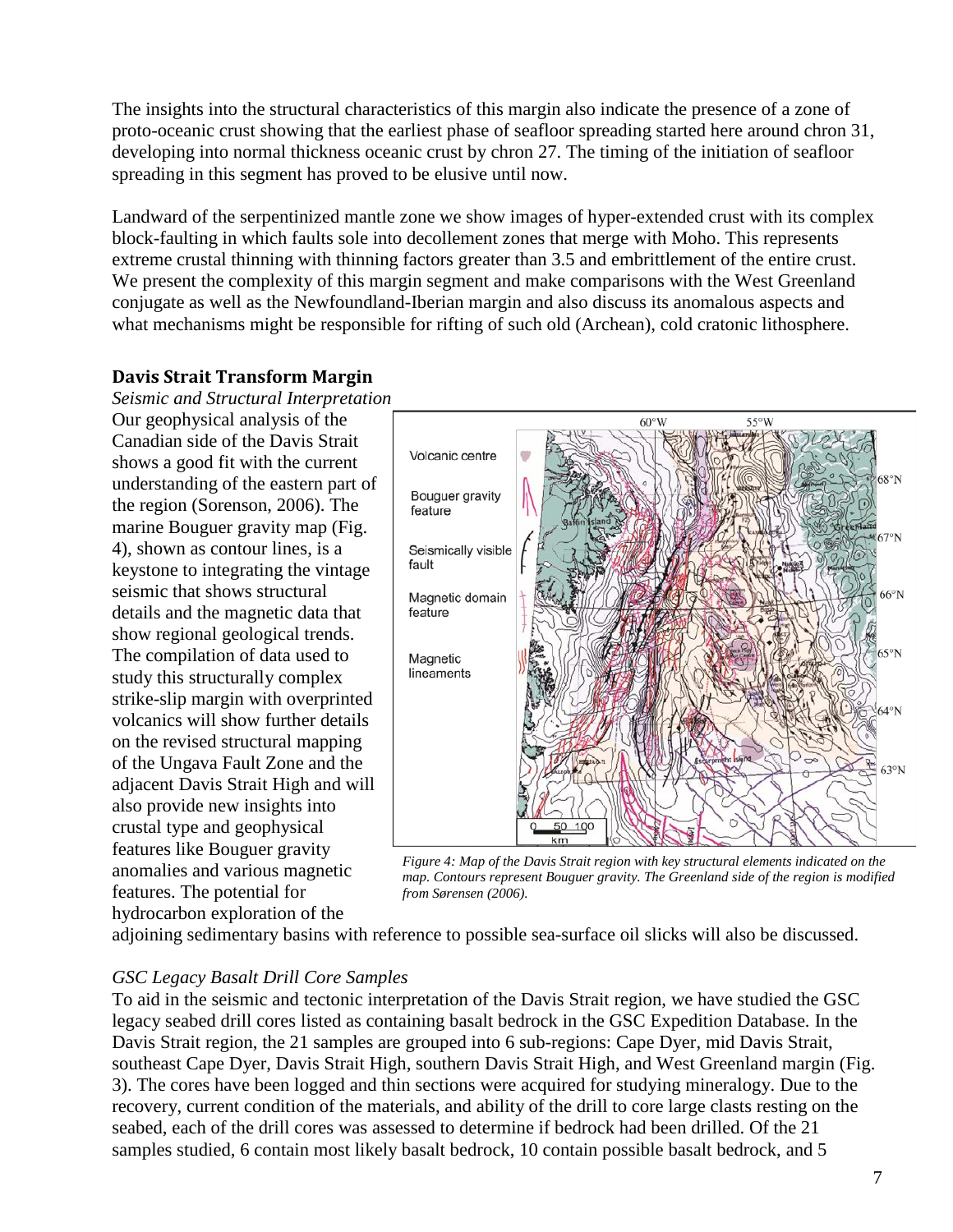contain no basalt bedrock. Of these drill cores, 8 have been identified for further analysis based on their likelihood of encountering basalt bedrock, location, and the presence of sufficient material for further sampling. Basalts displaying the least amount of alteration and/or infilling of vesicles were selected for compositional analyses (3) and Ar-Ar (8) age dating, which are currently in progress. These results will help us to understand the timing of volcanism in the region and related tectonics.

# **Baffin Bay Interpretation**

*Seismic Interpretation* Since completion of our data compilation in Baffin Bay, we have refined the interpretation of the basement horizon and gridded using the convergent algorithm supplied in the Geoframe interpretation software (Fig. 5). In southern Baffin Bay, interpolated grid values were deleted in regions lacking seismic data coverage. In northern Baffin Bay, the edge of the grid corresponds to the end of our seismic data coverage or where basement became so deep it dropped below the base of the seismic section. This grid forms a contribution to the gravity inversion work in Welford et al. (in prep).

Sediment thickness is greatest along the spreading center and major fracture zone (Oakey and Chalmers, 2012) in southern Baffin Bay, while the northern Baffin Bay margin is covered by the thick Baffin Fan (Harrison et al., 2011). The shelf regions show a distinct offset between the southern and central Baffin Island shelf, around Home Bay. This corresponds to a similar offset along the



*Figure 5: Sediment thickness map of Baffin Bay in two-way time. Bathymetric contours of 500 m, 1000 m and 2000 m are shown in green. Some features of oceanic crust (Oakey and Chalmers, 2012) are shown as purple lines: fracture zones (dashed) and spreading axis segments (dotted). The location of the ODP 645 well is indicated by the black dot*

central Baffin Bay fracture zone offshore. The central Baffin Island shelf, between Home Bay and Scott Inlet, appears to be the widest segment (over 120 km) along western Baffin Bay and is cut by a number of grabens. North of Scott Inlet, the margin narrows to become less than 50 km wide off Bylot Island. The northern Baffin Bay shelf exhibits much more complex structures across the mouth of Lancaster Sound and northward where it becomes a transform margin that was later inverted in the Eocene when Greenland converged with Ellesmere Island.

# **Integrated Stratigraphic Framework**

#### *Stratigraphic Analysis of Onshore Stratigraphy*

Cretaceous-Paleocene stratigraphic equivalents of strata preserved in the offshore of Baffin Bay, including Lancaster Sound and the continental shelf of Baffin Island, are preserved onshore on Bylot Island and adjacent areas of northeastern Baffin Island. Fieldwork was undertaken in these onshore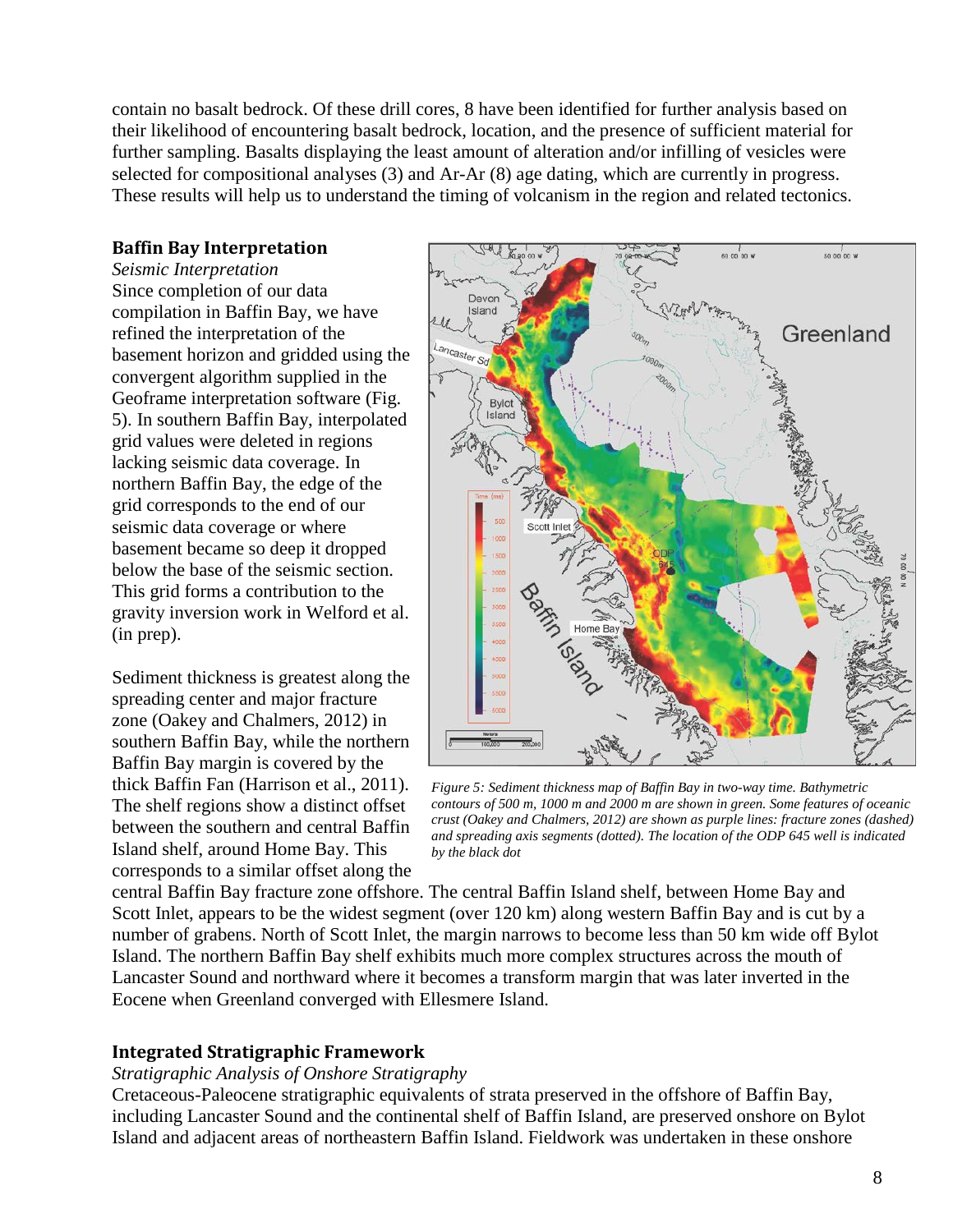regions during 2017 to: 1) establish the stratigraphic framework of the Cretaceous-Paleocene strata and assess their depositional environments; 2) determine the precise biostratigraphic ages of the strata and assess their sequence stratigraphic history; 3) assess the structural overprint affecting the strata; 4) assess the provenance of the strata; and 5) interpret the uplift history of the region. Understanding the sequence stratigraphic history of these onshore strata, and the geological history which controlled their accumulation, provides a model for sedimentation in the offshore basins. Summary details of the 2017 onshore field program can be found in the companion report by Haggart et al. (2017).

## **Tectonic Margin Segmentation**

Utilizing the wealth of geophysical data along the Labrador margin to study the crustal structure and nature of rifting will be valuable in understanding the development of the Baffin Bay margin. While refined gravity inversion techniques suggest a wider zone of oceanic crust or a transitional zone (Welford et al., in prep), initial results from seismic interpretation suggest the presence of margin segments similar to that of Keen et al. (2017) reported along offshore Labrador.

## **Summary and Petroleum Potential**

Delineating the petroleum potential of the Baffin Bay region relies on understanding the underlying crustal structure as well as the overlying sedimentary basins. With limited data available from the Canadian margin of Baffin Bay, the Labrador Sea provides a unique opportunity to develop and explore analogue studies as the two areas share a similar geological history. Our Labrador studies provide insight into: crustal structure and the timing of seafloor spreading; the stratigraphy of the basin infill, age of key events, and location of sandstone reservoirs; and the geology of pre-rift Paleozoic basins also known to form part of the petroleum system. The intervening Davis Strait region is a zone of complex transform plate motion related to the change in seafloor spreading direction. Here, extensive volcanics are important in understanding the heat flow of the region, large Paleozoic basins may contribute to the presence of possible sea-surface slicks, and major structural boundaries are now better constrained. Studies of the onshore stratigraphy on Bylot Island provides an additional proximal analogue to the poorly sampled Baffin Bay margin. Along the Baffin Bay margin itself, significant sediment thickness variation is, at least in part, controlled by tectonic segmentation of the margin similar to that of the Labrador margin to the south. Our ongoing studies will help to shape the geological and tectonic understanding of the Baffin Bay margin and its petroleum potential.

#### **Acknowledgments**

Many thanks to other GSC staff that contributed to the success of this GEM-2 activity including: Paul Lake, Kevin DesRoches, and Steve Perry who contributed immensely to the seismic data compilation phase of the project. Also thanks to Lori Campbell for her assistance with ongoing palynology processing and cataloguing, and to Sheila Hynes and Eric Patton for their ongoing GIS support. Thanks to Bob Courtney for his thorough review. Also a special thanks to Natalie Shea for her time and effort as Baffin Project Manager and to Rosemarie Khoun, Kate Clark, and the GEM coordination team for their continued support.

#### **References**

Chian, D., Keen, C., Reid, I., and Louden, K. E., 1995b. Evolution of nonvolcanic rifted margins: New results from the conjugate margins of the Labrador Sea, Geology, 23, 589-592.

Dafoe, L.T. and Williams, G.L., in prep. Lithological, Sedimentological, Ichnological, and Palynological Analysis of 37 Conventional Core Intervals from 15 Wells, Offshore Labrador, Canada. Geological Survey of Canada, Open File.